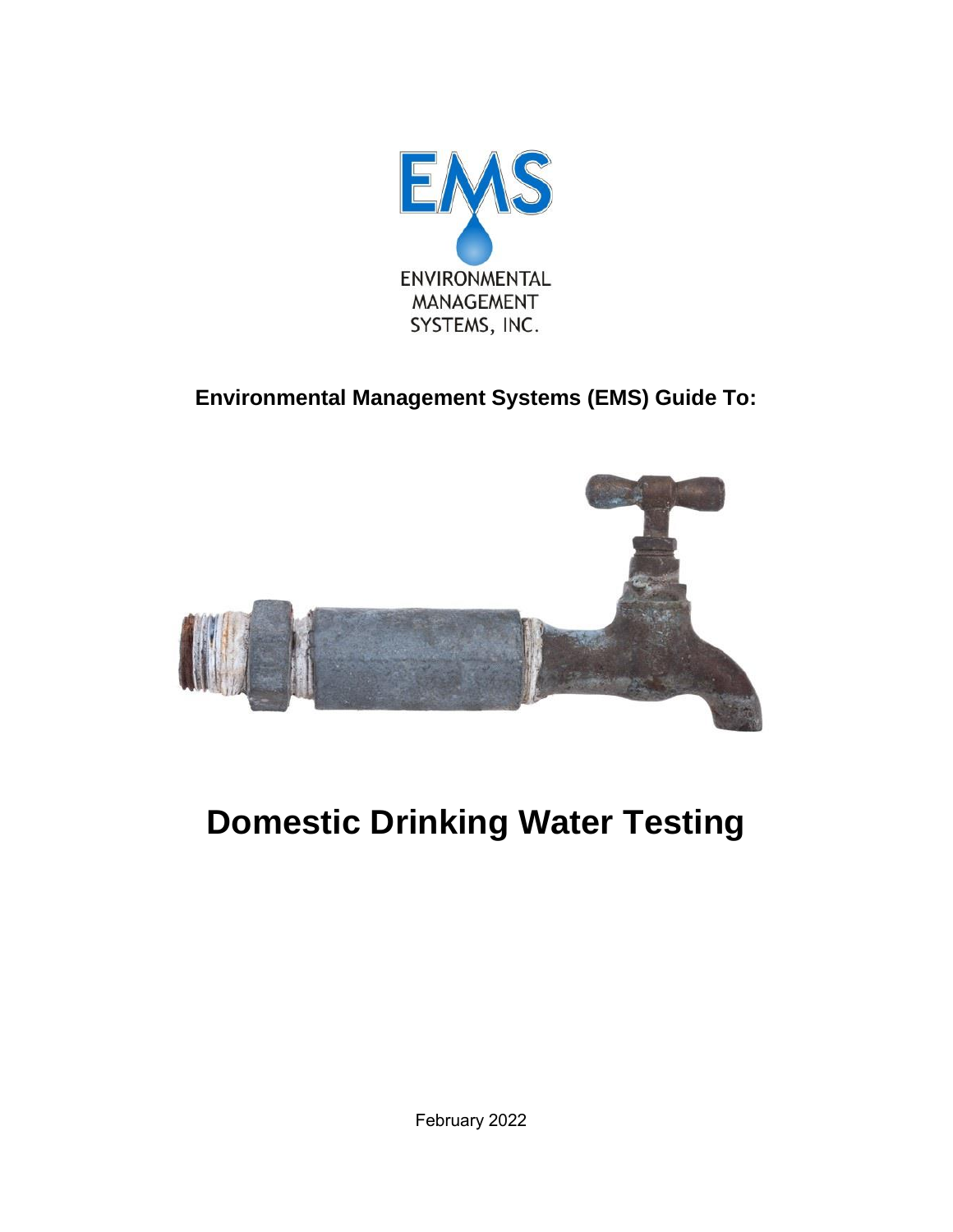

OR: 503-353-9691 FAX: 503-353-9695 wa: 360-735-1109 www.envmgtsys.com

4080 SE International Way Suite B-112 Milwaukie, OR 97222

# **WELL WATER TESTING FOR REAL ESTATE TRANSACTIONS:**

Oregon law requires that in any real estate transaction involving a property that derives its water supply from a well, the well water must be tested, results must be shared with both parties, and submitted to the Oregon Health Authority (OHA). It is required to test for arsenic, nitrate and coliform bacteria; EMS recommends testing for lead in addition to these constituents, which are detailed below. EMS and the OHA recommend annual testing for bacteria, nitrate and arsenic.

## **Arsenic**

Arsenic occurs naturally at varying levels in much of the geology of Oregon. Because of its ubiquity in drinking water wells, the best solution to arsenic contamination is filtration to continually remove arsenic from the water supply.

#### **Bacteria and Nitrate**

Bacteria and nitrate contamination are typically the result of surface contamination reaching the well, such as from a septic system, or cross-contamination from user-error or poor plumbing configuration. If nitrate or bacteria is detected, EMS recommends a full sanitary survey be performed in order to identify the most likely sources of contamination. This involves a thorough site investigation, reviewing well logs, onsite wastewater treatment system documents, potential cross contamination sources, and any other pertinent environmental records. Once the source is identified, remedial action can be taken.

#### **Sampling for Arsenic, Nitrate, and Coliform Bacteria**

Oregon rules require that samples for arsenic, nitrate and coliform bacteria be taken at a point in the water system that is before any form of treatment. The most accurate sampling location is at the well head itself, however this is not always practical due to the variability of well construction. When a sample cannot be taken from the well head, the pump station is often a good alternative*. It is important that EMS personnel has access to a valve that is located prior to any form of treatment to avoid a false negative result.*

In addition to sampling at or near the well head, EMS recommends sampling at interior plumbing fixtures to ensure no cross-contamination has occurred. Older homes may have plumbing configurations that allow for potential cross-contamination. In the event of a positive test result for arsenic, nitrate or coliform bacteria, EMS recommends an additional round of sampling to confirm that the results are not a false positive.

## **Lead Contamination**

Lead contamination in drinking water is a very problematic issue for homeowners. Dissolved lead is colorless and odorless, so its presence in water cannot be confirmed without sampling and laboratory testing. The US Environmental Protection Agency does not consider any level of lead concentration to be safe. EMS recommends lead sampling accompany the OHA mandated water well testing during real estate transactions, and as part of annual water supply sampling. By the mid-1980s, lead had mostly been phased out of use for water supply piping, however it often still remained in use for components that contact drinking water like soldering and plumbing fixtures.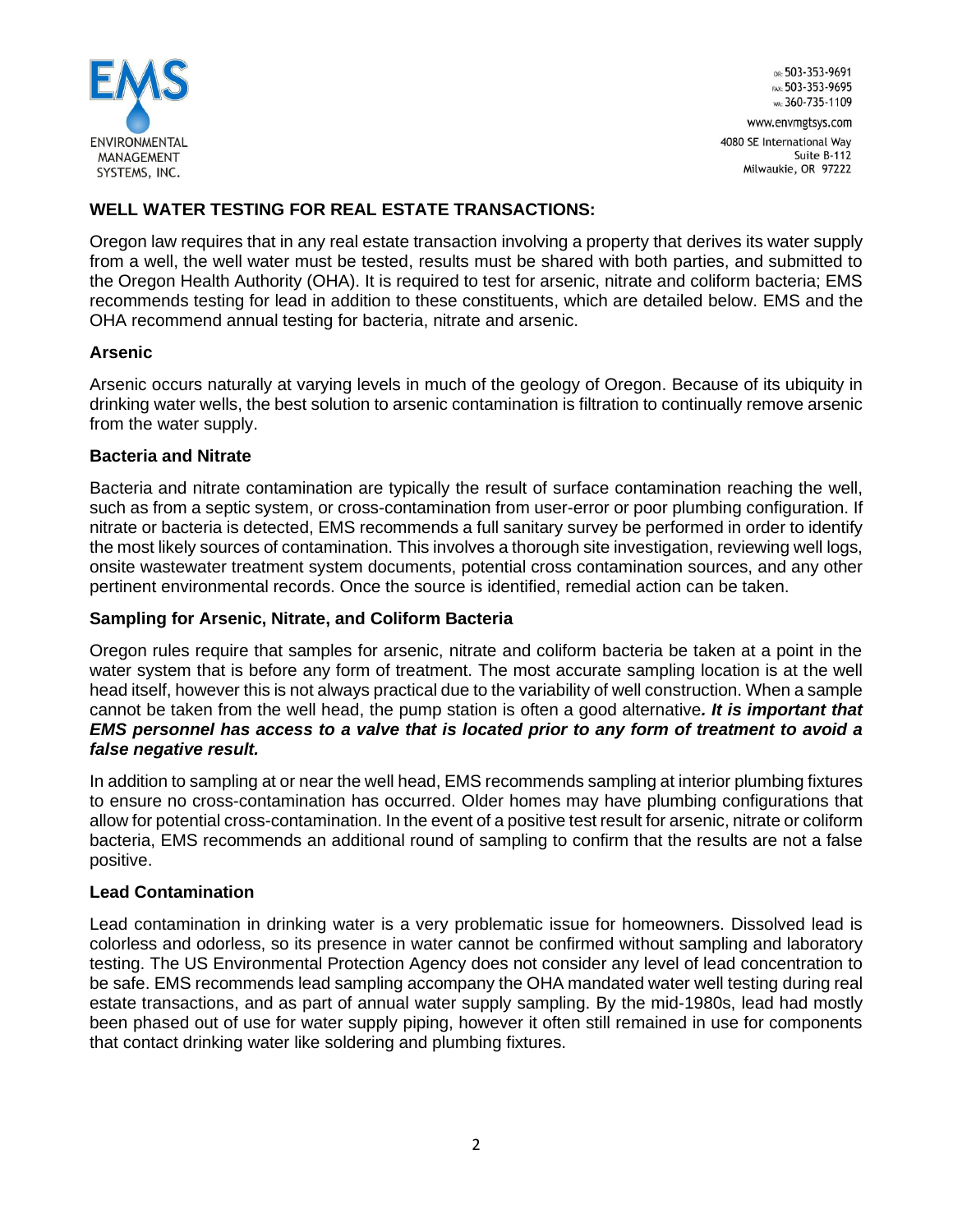

OR: 503-353-9691 FAX: 503-353-9695 wa: 360-735-1109

www.envmgtsys.com 4080 SE International Way Suite B-112 Milwaukie, OR 97222



*Example of leaded water pipes*

Lead contamination typically occurs within the home's plumbing, or within the service line from the well or water meter. It can be found in the service line itself, interior piping, the solder, or certain faucets. A quick and easy way to check your pipes for lead is to visually inspect them and scrape the surface with a screwdriver. Lead pipes are typically dark gray in color and when scraped will reveal a bright, shiny surface beneath. If any leaded components are discovered in a home's plumbing network, EMS recommends lead sampling be performed.





*Example of a scratched lead pipes showing shiny surface underneath.<sup>2</sup>*